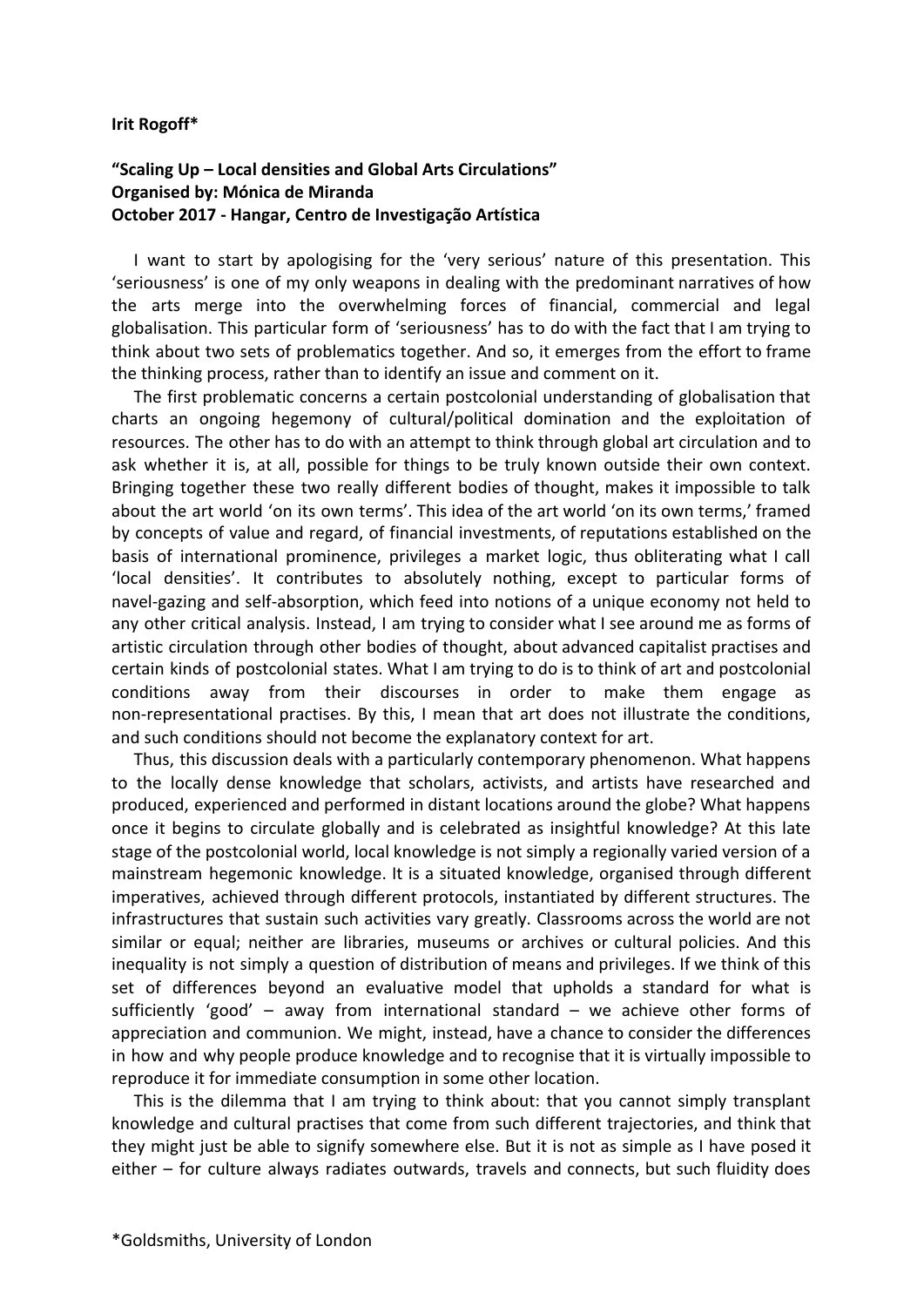not presume instant comprehension and effective translation. To unpack the question, opens the Pandora's box of complexity that is particular to disciplines and practises, to an understanding of 'research' and 'context' and 'example' within the curatorial sphere, and that promises what it cannot deliver. We cannot bring this dense knowledge along, lay it out, and assume that it can find an interpretative community in its new location.

In addition, I am trying to think about global art circulation operating either through market logics – the system of art fairs and galleries, international exhibitions, publications, and so on – or through the cultural diplomacy of nation states that send out exhibitions or construct national pavilions to represent them.

In each case there is an underlying desire to bring the world to an audience that feels the need to be informed. This is the logic by which art works are circulating. But it is a logic that assumes universal equality around art. Equally it assumes that art is a universal signifier that it will mean the same wherever in lands., by virtue of its universal comprehensibility. This is the great dilemma: art should not operate as a context, or as a lesson on somebody else's conditions, or as a native informer on tragedies of the 'other'. That is not what art is meant to do; it is meant to do something transformative to both the conditions and the modes for their comprehension. And yet the mechanisms that might convey those conditions are not available because of this universalising, flattening effect that artistic circulations have. I am trying to think about how to work with that, against that, and to see what tools I have to regain the complexity that is flattened out when art becomes an imported commodity that is supposed to tell you something about Mexico or Russia, or any other global hotspots of concern, when it is perceived as a form of consumption or of cultural tourism. It is not a question of building a better context for work – we have to deal with things at the heart of the problem. The heart of the problem is a universalism that assumes that culture can transcend the conditions of its production and the effects it has on different places as it is exposed. The concept is that if it is good enough, powerful enough, persuasive enough, it will transcend the conditions of its production and equalise the responses of its audiences.

How, then, do we think of conditions as entry points into knowledge production at a planetary level? People around the globe are subject to containment, confinement, slavery, flight and expulsion. And I am borrowing the concept of 'expulsion' from economics, following Saskia Sassen. Those living in such conditions are largely considered the subjects of the representation of knowledge, rather than the producers. If we continue to look at this problematic from the privileged standpoint of high cultural circulation – exhibitions, conferences, publications, gatherings, studentships, residencies and subsidised cultural practises – we are not dealing with the different points of access into practices around the globe. All of these forms of circulation are humanistic efforts at creating a certain kind of level playing field.  $1$ 

Two perspectives, in particular, have given us the understanding that in the so-called post-colonial, we are not dealing with deterioration of access, but with completely different and parallel trajectories. Saskia Sassen converges her arguments around the notion of expulsion, claiming that in the expanding space of advanced capitalism in the past 20 years, we have moved from the original colonial model of conquest and seizure to a contemporary mode of systemic incorporation around the globe, notably through modes of contemporary

<sup>1</sup> Saskia Sassen, 'Beyond Inequality: Expulsions', *9th Annual Conference: Philosophical Foundations of*

*Economics and the Good Economy: Individual Values, Human Pursuits, Self-Realization and Becoming*, session 5, September 2011 (Colombia University, New York), 22.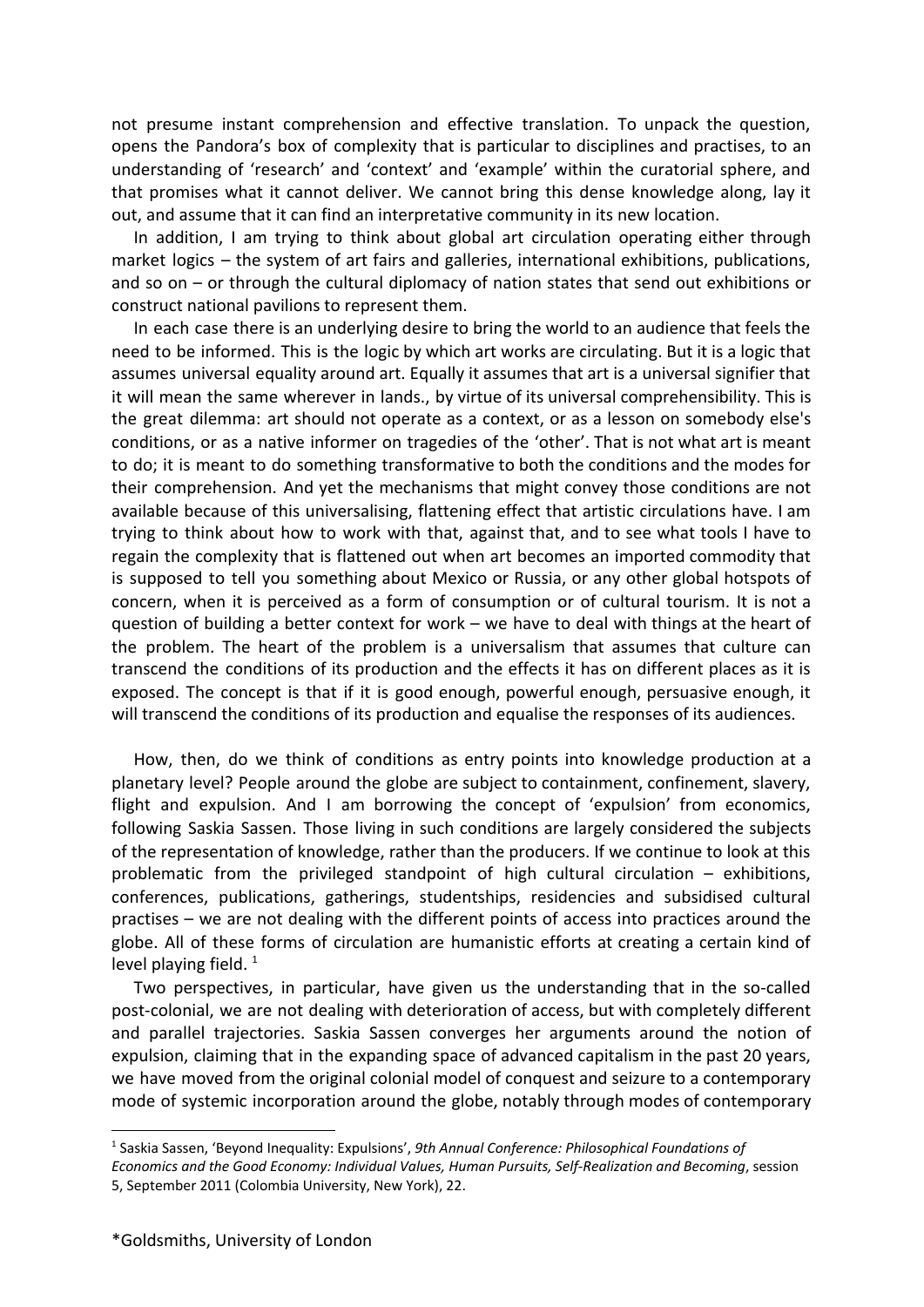financialisation. She characterises these modes as expulsions: 'Logics of extraction, debt as a disciplining regime, new global frontiers of finance. These depend on so-called financial  $inno$   $\mathbf{v}$  Financial innovation is the production of new financial commodities. The sub-prime markets that created the mortgage crisis of 2007-8 are but one example. Sub-prime markets were a new financial product, Clearing Banks would hand out mortgages to unsecured borrowers, investment banks could package them as a financial commodity, so these mortgages were no longer a relationship between a customer and a bank/loaning facility, but a financialised product traded by investment funds. The shorting of stocks, so as to benefit from their failure, a practice that arose over the last decade, is another example. Instead of investing in a stock, you bet on a stock that is going to fail and what you get is a commodity that is independent from its operations (an American film called *The Big Short* is one of the best ways to understand what financial short-selling is doing.)<sup>3</sup> Let me quote Sassen again expounding on her notion of 'Expulsion' as a wide ranging component of economic-social life: 'People are expelled, devastated neighbourhoods are expelled, sharp increases in displaced people, poverties and deaths from curable diseases are part of these mechanisms of expulsion. The expulsion of people that turns space back into territory with its diverse potential'.<sup>4</sup>

Expulsion also has to do with the way in which multinational corporations purchase tracts of land to make them productive. Those corporations then expel the people who live on those lands in order to undertake resource extraction – mining, petrol, gas – whatever the raw material on offer. This is not the colonial system of conquest, this is not about the conquest of somebody else's land; instead, states deliver their territory to multinational financial interests that incorporate them into the global multinational financial system. It is a very, very different kind of process. We see it at work with art institutions as well. This means that when we think of the circulation of such entities as the Guggenheim in Bilboa, in Helsinki, etc., or The Louvre, The British Museum in the Gulf – we need to think about these projects not simply as the exploitation of local resources by multinational corporations, but also the exploitation of local aspirations as resources for their own expansion. In the process numerous financial components are stitched into an overall cultural canopy: labour exploitation, usurping local resources for multinational needs, solving storage issues, expanding brand recognition, etc.

Equally in the art world we see the same kind of 'land to territory' that Sassen describes, rendering culture ripe for investment and for financialisation, i.e. the degree to which certain kinds of territories being handed over to multinational financial interests of the art market. for example, In London we have the 'Frieze effect', or the 'Tate effect'<sup>5</sup>. These places – these Friezes, these Tates – are multinational financial corporate interests to which certain kinds of territories are handed, and we have to understand that this is how they are operating along the principles of expansion. They are never operating on the basis of exclusion, it is always about incorporation: art works, collections. Patronage, investment are brought in and incorporated into the system thereby affecting an instant finacialisation, what might have been a representation of a national culture to a patron, becomes a valued

<sup>2</sup> Sassen, 'Beyond Inequality', 4.

<sup>3</sup> *The Big Short* (23 December 2015), dir. Adam McKay, *Paramount Pictures*.

<sup>4</sup> Sassen 'Beyond Inequality', 23.

<sup>&</sup>lt;sup>5</sup> The notion of 'effect' in the case of a museum was first articulated by Jean Baudrillard in 'The Beaubourg-Effect: Implosion and Deterrence' *October,* trans. Rosalind Krauss and Annette Michelson, 20

<sup>(</sup>Spring 1982): 3-13.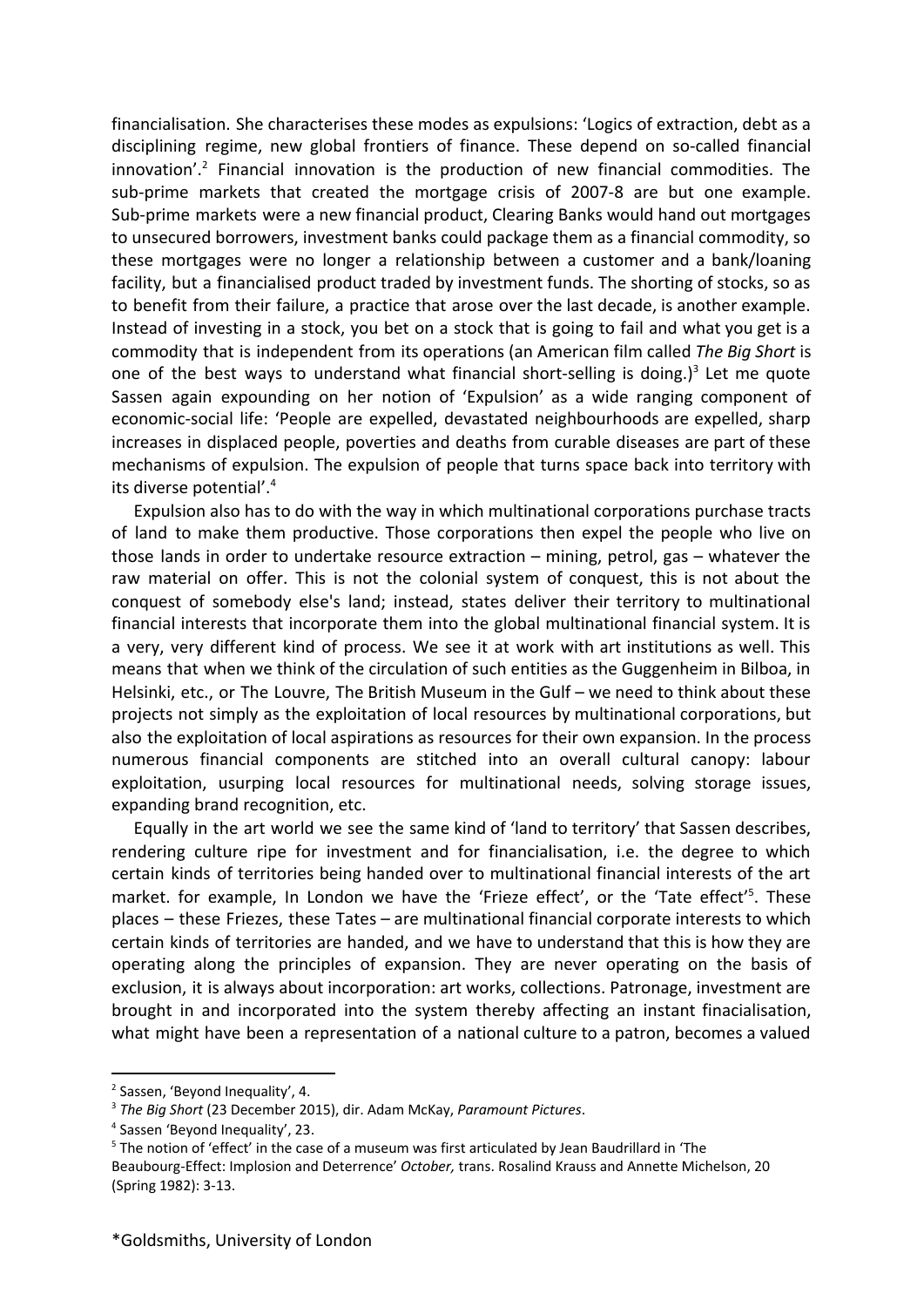commodity within a market dependent on museum incorporation for rising value. Inclusion has similarities with expulsion. Expulsion of people turns a 'place' (with a history and an identity) back into 'territory' with a diverse economic potential. The territory is a wide-open space ripe for investment and for incorpooration. Any kind of investment can take place in it. Once it is handed over to large-scale financial interests, the law of the country cannot protect the territory in the name of the nation state. And here the legacies of colonial structures and power relations are taken up in compensation, enacted through belated and ceremonial inclusion.

Achille Mbembe has argued that these are 'the after-effects of empire'. He argues that the after-effects of empire are found in the articulation of late modern colonial occupation, through new forms of the disciplinary, the biopolitical and the 'necropolitical'. The 'necropolitical' is Mbembe's term for the experience of life in contemporary Africa, the forms of the subjugation of life to the power of death. Mbembe has written a series of really interesting essays, one of them titled 'Necropolitics'<sup>6</sup> and the other 'At the Edge of the World'.<sup>7</sup> He talks about the after-effects of empire, on the one hand, and of the dominance of global financial discipline imposed by the IMF, by the World Bank, by international agencies, etc., and of the way in which nation states do not deal with one another, but deal with multinational corporations. This is one facet of what he calls 'necropolitics', or the subjugation of life to the power of death. Mbembe asserts that we have moved from a binary opposition of life /not life, or life and death as a binary, to death and death. The regimes that control life in Africa today – economic life, resource management, the movement of people – are creating a 'necropolitical' culture, the subjugation of life to the power of death. Mbembe here says: 'Thus, biopower is sufficient to account for contemporary forms of subjugation in which new and unique forms of social existence, in which vast populations are subjected to conditions of life, confer on them the status of the living dead'.<sup>8</sup>

When you start reading widely in the most critical and imaginative thinking about globalisation, you begin to understand that the language that dominates this discussion is the language of flows and circulation. Everything flowed and circulated, and that created markets, global markets, labour forces, the movement of goods, people and value. In response to this, we are currently witnessing the emergence of a really interesting and powerful critical language, a language that talks about necropolitics, a language that talks about those that were expelled, which begins to produce a possibility or at least, one hopes, a possibility for another political base from which we might think the global in a different way. There are many emergent languages for these processes. Judith Butler and Athena Athanasiou, for example, have called them 'Dispossessions'.<sup>9</sup> They discuss how 'human bodies have become materialised and dematerialised through histories of slavery, colonization, apartheid, capitalist alienation, immigration and asylum politics, post-colonial liberal multiculturalism, gender and sexual normativity, securitarian government and humanitarian reason.' In the face of these forces, how do we begin to take up questions

<sup>6</sup> Achille Mbembe, 'Necropolitics', trans. Libby Meintjes, *Public Culture* 12:1 (Duke University Press, Spring 2003), 11-40.

 $<sup>7</sup>$  Achille Mbembe, 'At the Edge of the World: Boundaries, Territoriality, and Sovereignty in Africa', trans.</sup> Steven Rendall, *Public Culture* 15:1 (Duke University Press, Winter 2000), 259-28.

<sup>8</sup> Mbembe, 'Necropolitics'.

<sup>9</sup> Athena Athanasiou and Judith Butler, *Dispossession the performative in the political* (Polity Press: Cambridge, 2013).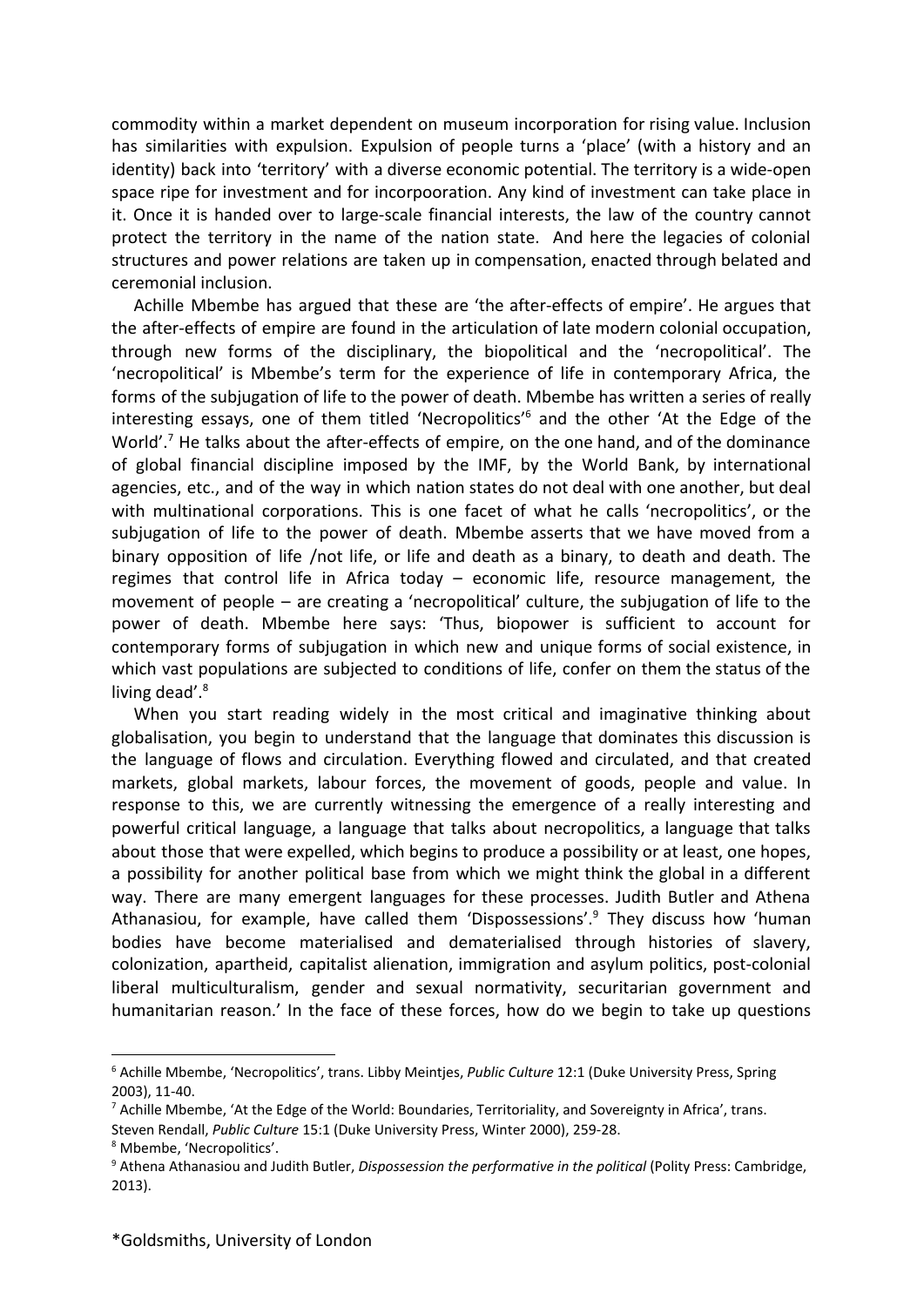about the circulation of artistic practices which seem so minor and so frivolous, so endlessly self-preoccupied within the larger picture of deprivations?

My question is, if we came at it from another perspective, another angle, would it operate in a less frivolous, less privileged, less self-preoccupied way? Would we be able to re-potentialise the field of the global movement of art, in a way that doesn't serve all of the entities that we know it serves  $-$  art markets, cultural diplomacy, and so on  $-$  the endless avatars of territorialisation. Because I live in London, I operate in the shadow of the Tate, and I can take it up as a test case for larger neo-liberal tendencies within cultural policy. A few years ago, I was at a conference in Amsterdam called *What is a post-colonial exhibition?<sup>10</sup>* The director of the Tate at the time, Chris Dercon, walked onto the stage. First, he did a 'CEO of a multinational corporation' talk – in which he said, I cannot remember the numbers: '7 million visitors, 22 million views, blah blah blah.' Then he said, 'The Tate realises that it has gaps in its collection and therefore it has now put in a lot of effort into filling those gaps.' In other words, the gaps are not a product of global politics, of 200 years of global politics – they are just gaps. Oversights, maybe. Even more interesting than this term, 'gaps', is how they are filling these gaps; they are forming committees of people from formerly colonised countries who are rich collectors, and they are asking them to facilitate the buying of works from their countries for the Tate. They are using a colonial form of consciousness in which there is some belief that to have these works in London is more important than to have them in Lagos or any other place of origin. So, instead of that money going to all those places, to build institutions and structures, and so on, all based in a belief about superior Western infrastructure. If you buy the work for us, according to this logic put forward to patrons, we will research it, care for it, and it will be added to the collection of international art and have an audience of millions of people.

That is the story, and that is the kind of pressure that is put on the work itself and on those enabling its movement. Even more interesting, once these collections are built up, they are rarely shown because they ultimately need to be there so there will not be any gaps in the collections that pretend to a universality. In the end, they are more about a legitimating narrative of a complete collection that has global representation than about an experience of transcultural viewing. Once these works arrive, the Tate puts on an exhibition by a historical figure from that area, so an extremely old Egyptian painter becomes the line of historical development for whatever contemporary art from Egypt has been added to the collection. Which is to say, part of the infrastructure is the ability to historicise, right?: 'we recognise that you have a history and we can take the responsibility for historicising your art'. This is the logic of incorporation at work.

When you look very carefully, you see that certain art institutions are becoming global, both in their collections and in how they relate to the market. Frieze is now a global art fair with several iterations worldwide, an art magazine, a school, and a summer school. Someone gave me a list of the current 11 Frieze formats. I have misplaced the list, but it did give me a sense of an expansionist market policy like few in the art world. For example, they organise the duplication of a highly profitable and high-profile event in London to locations that wish to take up the operations of the brand in order to jump-start peripheries of central arts activities. All the while serving as a clearing house for the numerous activities of the art world: buying, selling, exhibiting, researching and publicising. This is the logic behind

<sup>&</sup>lt;sup>10</sup> Stedelijk Office Amsterdam, 'What is a "Post-colonial Exhibition"?', Conference (25 May 2012, Amsterdam) [https://framerframed.nl/en/blog/symposium-what-is-a-post-colonial-exhibition/.](https://framerframed.nl/en/blog/symposium-what-is-a-post-colonial-exhibition/)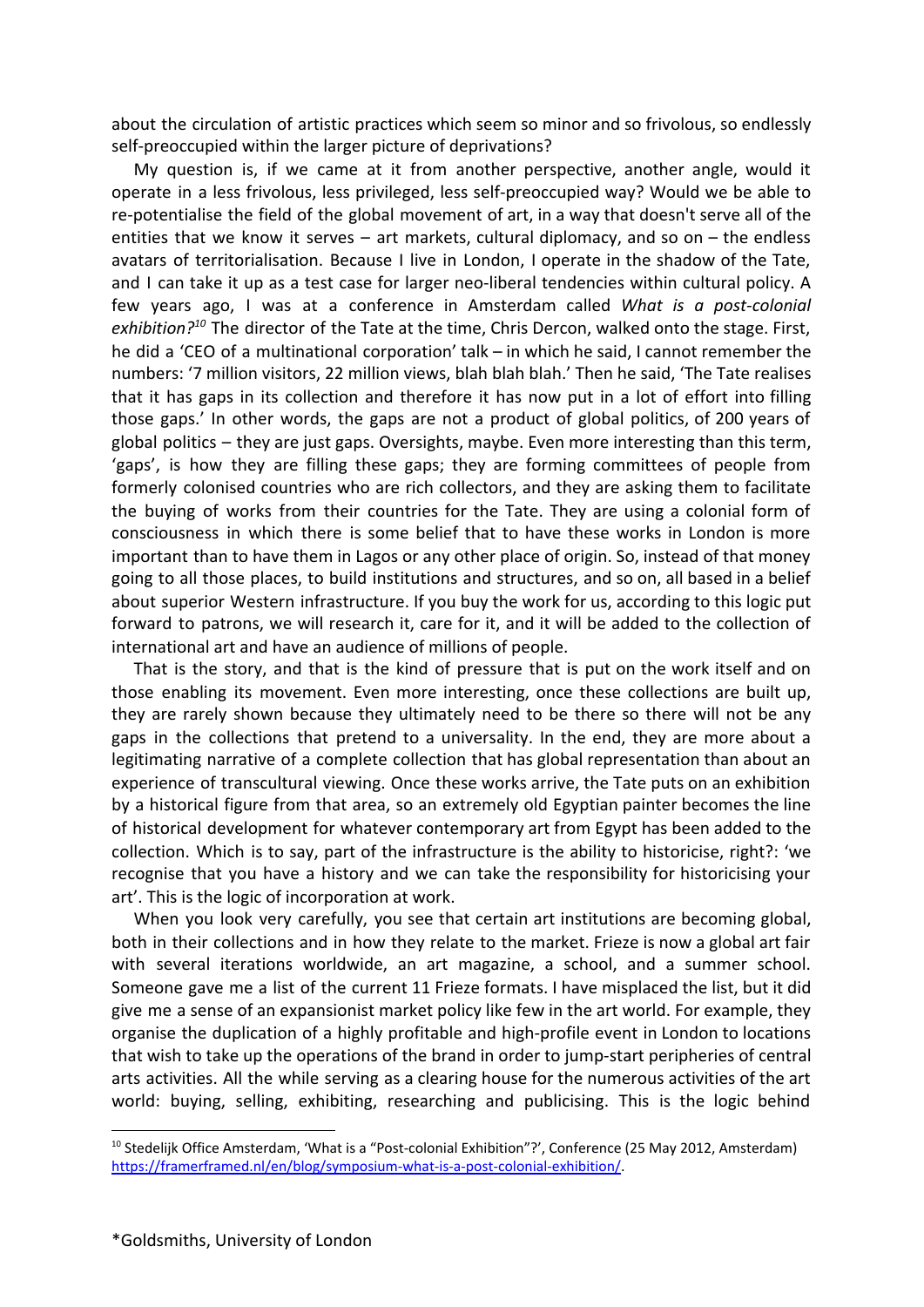multinational corporations that link together resources, markets, labour, branding, advertising, and merchandising.

We need to mobilise an analysis of what Mbembe calls 'the after-effects of empire'<sup>11</sup> to understand the relation between late capital and the legacies of colonialism and empire. Because otherwise we cannot understand the reach of markets. The tens of millions of pounds that are being poured into the Tate collection committees, from the Middle East and North Africa, from India, from Brazil, from Mexico and by Russian expatriates, would have no meaning without a colonial history. It is the colonial history that gives them the resonance that is now financialised and capitalised.

In the face of these forces, these ceremonies of inclusion and representation, how do we begin to take up questions about the circulation of artistic practices, which seem so minor and so frivolous, so endlessly self-preoccupied within the larger pictures of deprivations? Anthropologist Anna Tsing's work provides helpful insight for my questions. Tsing says 'capitalism, science and politics all depend on global connections. Each spread through aspirations to fulfil universal dreams and schemes. Humanist universalism values connection but does not study it – it just presumes that it exists through flows and circulation'.<sup>12</sup> This is the problem with flows and circulation. They never stand still for enough time to be studied, there is constant movement and that movement is always aimed at further production of goods or production of knowledge. Tsing notes, 'yet, this is a particular brand of universality. It can only be charged and enacted in the thick materiality of practical encounters.<sup>13</sup> Building on Tsing, I would argue that the actual artistic work or knowledge being produced is the 'sticky materiality of practical encounters.' This would mean removing it from the many ways in which it is framed when it is in the museum. The museum will always inform visitors of the proper name, the proper name of the country, the proper name of the region, the proper name of the style. Therefore, this conversation about the sticky materiality of the encounters challenges us. How can we produce that sticky materiality of encounter within art spaces? Is that a possibility? How do we start thinking about that?

We in London, as in other major cities, have been subjected in recent years to a long line of what I would call 'discovery voyage exhibitions'. I will provide some titles: *Indian Highway<sup>14</sup> ; Beyond the Veil; Post-Communist* This and That*; Awakening Latin America; Mexico* (at the Royal Academy). And the list goes on and on. I have several dozens of these in mind when I invoke this genre of exhibitions. Such exhibitions are, seemingly, offering insights into local histories, into production, sensibilities and conditions but, actually, they play a part in a transition in the international art market in which these places are becoming increasingly important consumers and patrons of the arts. And they are as much invested in linking potential diasporic patrons to local institutions, as I describe above, as they are committed to the actual exploration of what is taking place elsewhere. The emphasis is on easy access, the illusion of specific information, but not on what it stands for. And, most of all, these exhibits duplicate the market emphasis on circulation. The speed and breadth of circulation begins to stand in for familiarity, for concern, for being better informed but without an immersion in the struggles of the places being so 'visited'.

<sup>11</sup> Mbembe, *Necropolitics* (Duke University Press: 2019).

<sup>12</sup> Anna Lowenhaupt Tsing, *Friction: An Ethnography of Global Connection* (Princeton University Press, 2005), 1–18.

 $13$  Ibid.

<sup>14</sup> *Indian Highway*. 10 Dec 2008-22 Feb 2009, Serpentine Gallery, London.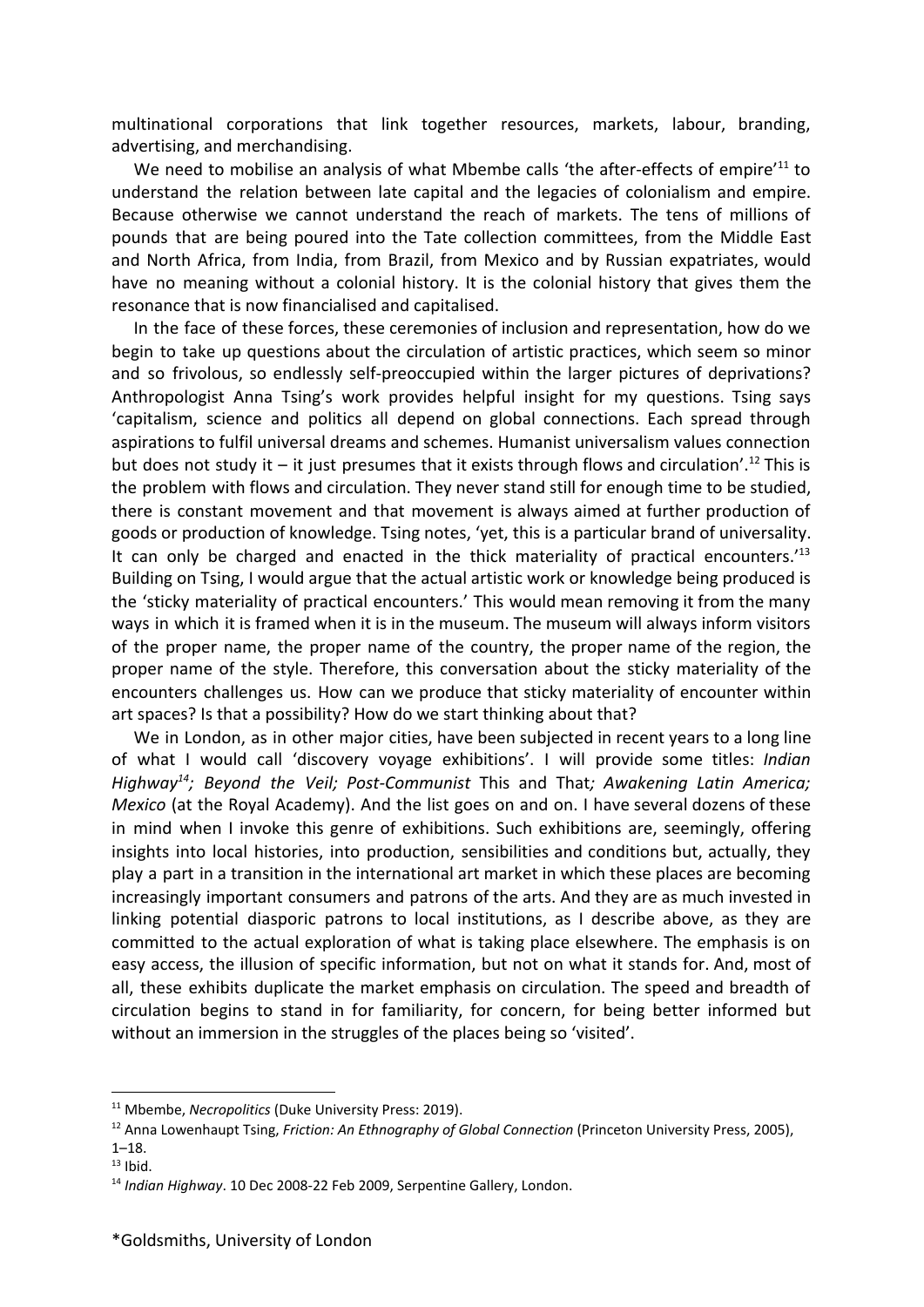My question is: what do we have at our disposal to understand this circulation that does not fall into fallacies of the easy consumption of such 'elsewheres'? For myself I would like to offer three possible theoretical ways of addressing the problematic. I do not want to go straight into possible practices because I have a sense of really needing to dismantle the language and flesh out concepts before I can start inventing other practices. I want to go through three theoretical models that allow me to think about this problematic in a slightly different way.

The first model was articulated by geographer and urbanist Neil Smith, in thinking about what he called 'jumping scale'.<sup>15</sup> 'Jumping scale' is a concept that is quite prevalent in urban geography and has to do largely with neighbourhoods in urban environments, with scales of density within different kinds of metropolitan formations. Here, Smith used a spatial concept, scale, to think about how exceptional, micropolitical situations – for example the homeless in the context of New York urban politics – could possibly jump scale and become bigger and further reflect a situation as a whole. In this case the inflation of property prices driving gentrification, the dissolution of traditional urban communities, the exile of local services, etc., were all at issue. The interesting thing about jumping scale is that it is not about becoming bigger. Linguistically that is what it sounds like, but it is not. Jumping scale is about how you take a microcosm of a problem that is being enacted locally, and scale it up so that it can address other problems.

Smith did a really interesting project with artist Krzysztof Wodiczko on a place in downtown New York called Tompkins Square Park.<sup>16</sup> Historically, it has always been a place for the homeless but it was also a place for numerous radical protests of different kinds, different groups, protesting about things happening in the city. It was an open space and it is a very old place, developed by city planning in 1823; it has a particular traditional role within the history of New York. When Rudi Giuliani was mayor of New York he wanted to remove all homeless people from the city – nobody knows where he put them – he basically bussed tens of thousands of homeless people out of Manhattan and as part of that they also shut down Tompkins Square Park. The city locked it and no one could go in. In response, Wodiczko and Smith did a very interesting multi-layered project. Wodiczko did one of his classic projections on all the buildings around the square – it was somewhat over the top, I think – he used the language of the Sandinistas in Nicaragua, rebels with sub-machine guns and sandbags, but it was projected on all the buildings around the square. Neil Smith – I do not know how he managed to do this – went into the square, and he put up an enormous billboard with a timeline on it. It was very simple, just a timeline of what had happened in Tompkins Square Park from 1823 to the present. He rewrote the history of Tompkins Square Park as a place of the only consistent political protest in New York city across 150 years of urban development. How did he 'jump scale' in this instance? He took a local crisis, the closing of Tompkins Square Park and the evacuation of the homeless from the city, and he scaled it up and made it about a particular urban history of protest which now too was 'unhomed', expelled from the city's own awareness of its history. And he staged these in tandem with virulent local protests against the closure by local inhabitants. This is what 'jumping scale' is – taking a particular set of specific and local circumstances and making them speak up to a larger and more abstract set of issues. When you say scaling up, it

<sup>&</sup>lt;sup>15</sup> Neil Smith, 'Contours of Spatialized Politics: Homeless Vehicles and the Production of Geographical Scale'. *Social Text* 33 (Duke University Press, 1992): 60 (54-81).

<sup>16</sup> Ibid.: 59.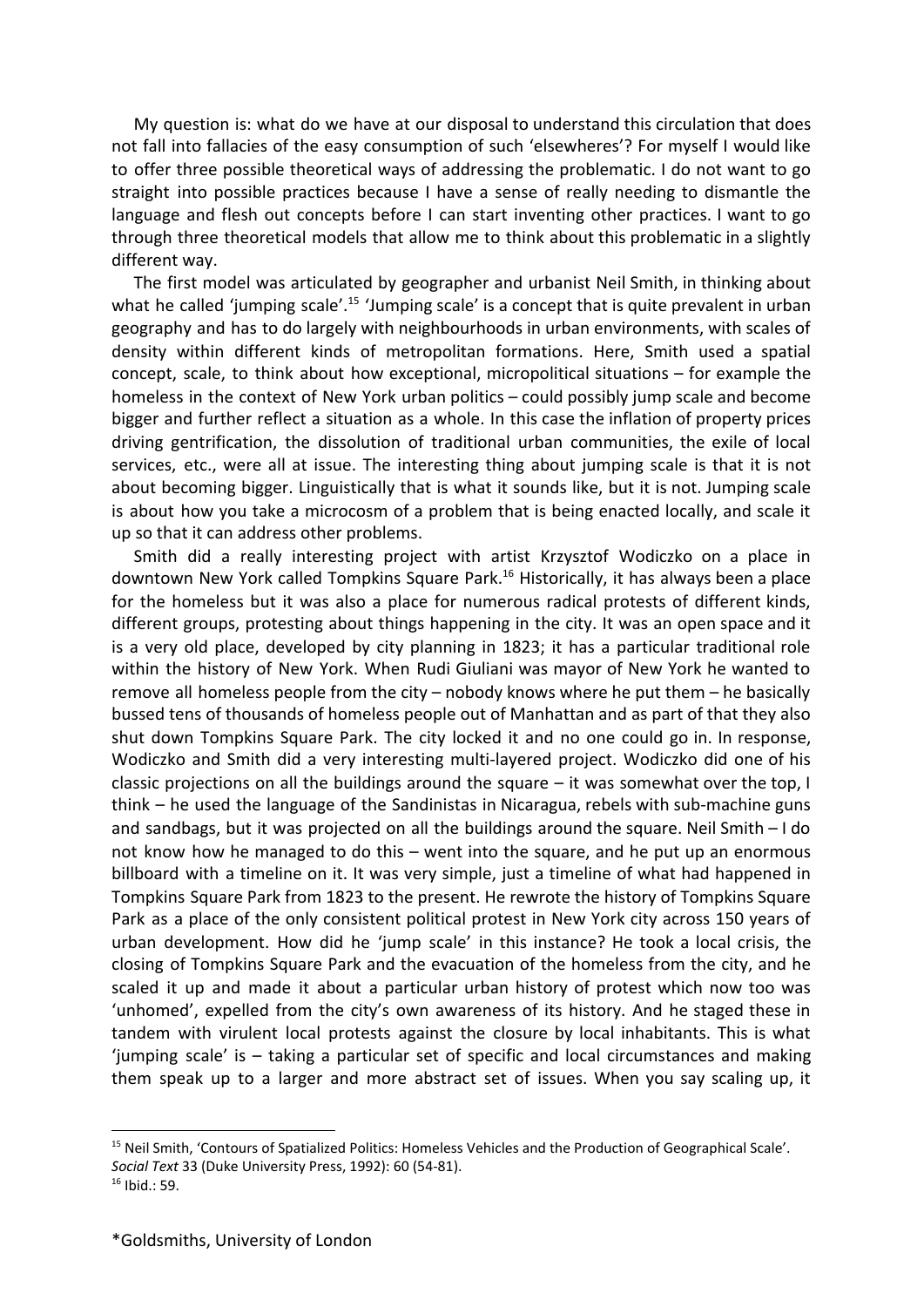sounds like you are trying to make something bigger. But that is not the case, it is about a sliding scale between something small, specific and local and something large and general.

In Neil Smith's words: we 'jump scale' to organise the production and reproduction of daily life, and to resist oppression and exploitation at a higher scale, over a wider geographical field. The chants of the protesters in Tompkins Square Park expressed the same ambition. From the immediate retort: 'Whose park is it? It's our fucking park' the chant changed in the first days of defending the park to: 'Tompkins Square Everywhere'. In this way it becomes an instance and a reference for a whole set of urban protests elsewhere as well. Smith continues: 'The struggle was defeated precisely at the point where it failed to mobilize tenants, housing activists, and homeless people citywide. Put differently, jumping scales allows evictees to dissolve spatial boundaries that are largely imposed from above and that contain rather than facilitate their production and reproduction of everyday life'. <sup>17</sup>

Where are the political debates over the scale at which neighbourhoods are constructed, the boundaries of the urban, what makes a region, the scale of the nation state, or indeed, what constitutes the global scale? Is it that such debates have never occurred? They have, although they have generally been obscured. As such, the division of the world into localities, regions, nations, and so forth, is essentially taken for granted so that the relation between scales within the urban, of local to municipal, for example, are simply assumed.

To counter this involves several shifts in thinking. First, recognising the construction of geographical scale, is a primary means through which spatial differentiation takes place. Second, an understanding of geographical scale might provide us with a more plausible language of spatial difference. Third, the construction of scale as a social process, i.e. scale is produced in, and through, societal activity, which in turn produces and is produced by geographical structures of societal interaction. And fourth, the production of geographical scale is the site of potentially intense political struggles. This is how an urban geographer such as Neil Smith introduces the notion of jumping scale. If we start thinking about the way in which, within a Western cultural landscape, we receive either the practices or the knowledge productions of elsewhere, it is always, in what he says, leaving it with the understanding of local, regional, national, etc. The possibility of allowing it to address a set of problems that we share beyond those categories, is the only way of allowing it to jump scale.

This is a genuinely complicated process in the sense that you have to do the work of disabusing yourself of all of the obvious solutions to the problem of communicating across regional/cultural/linguistic differences.

Some years ago, I curated a very large exhibition of a Turkish video and image artist, Kutlug Ataman, in Antwerp. I learned that the city has a very large migrant Turkish population. I thought 'I will take this quite heretic and quite anarchic Turkish artist and I will connect him to the migrant population of Antwerp and this is how I will "jump scale."' It was the silliest idea ever. They were absolutely not interested in him and he was absolutely not interested in them and the mutual common ground of a 'Turkey' showed itself to be the empty identarian signifier that it is. The whole effort was a ridiculous failure, but like all failures, very, very important, because it made me face the realisation that *that* kind of notion – that we will connect problems in Turkey with problems of Turkish migrants in Western Europe – is precisely *not* how you jump scale. On the other hand, the use of incredibly specific local instances that Ataman makes in his work in terms of issues of sexuality, or in terms of abjection, offer a whole set of focuses that one can scale up. What

 $17$  Ibid.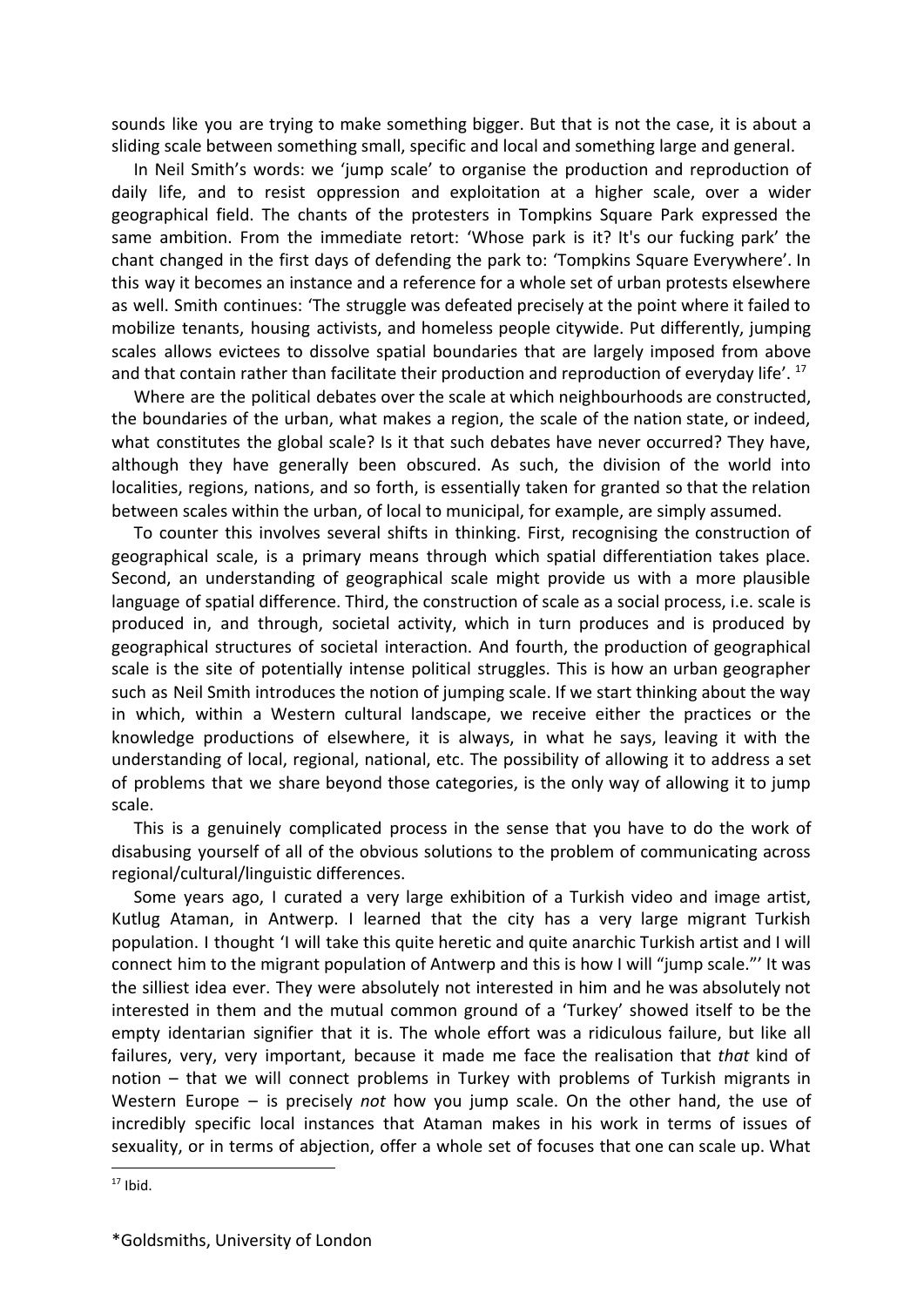was impossible to do under the aegis of a national identity, because no one actually inhabits a national identity, became more possible in thinking through the embedding of sexuality, or of poverty, or of lack of agency in specific narratives that are always developing beyond identity, which is the great strength of Ataman's work. A moment of recognition of Anna Tsing's 'sticky materiality' is here at play. So, it is very interesting to think about all of the work you have to do in order to let go of what constitutes a context for work. I find that I can only do it on a trial and error basis. I cannot locate the exact proven approach, the right approach, because it is not there yet. So, this is one term, 'scaling up', that we can use to think differently about what work this circulation of art can do.

The second term I would like to borrow from Guattari's preoccupation with 'micropolitics', grounded in Deleuze and Guattari's broader understanding of biopower.<sup>18</sup> Micropolitics refers to small-scale interventions that are used for governing the behaviour of large groups of people. Recent definitions of micropolitics, developed by thinkers such as Michel Foucault, Gilles Delueze and Felix Guattari, argue that micropolitics is a type of political regulation involved in shaping the preferences, attitudes and perceptions of individual subjects. Micropolitics contributes to the formation of desire, belief, inclination and judgment in political subjects. Its regulations take place at local and individual locations, in places such as prisons, hospitals, and schools. But also in films, exhibitions, and other arenas for expressing desire through culture. In Deleuze and Guattari's thesis 'those who evaluated things in macro-political terms, understood nothing of the event, because something unaccountable was escaping.<sup>'19</sup> They propose assemblage as the term of a new topology at the centre of micro-political dynamics. Every assemblage is connected with other assemblages, in a specific way, without one determining the others. What we have in the notion of micropolitics is very similar, I think, to a jumping scale argument. We have a series of highly specific assemblages of knowledge and experience, as in a series of films or in the culture of the prism, that then connects to other assemblages and together produce a completely unframed notion; unframed in the sense of disconnected from the given name of the nation, the State or the kind of governance that society is under.

One of the important questions is how do we, in the world of cultural production, get away from the dichotomy that says 'here we are a democracy' and 'there', referring to the people being represented in an exhibition, they are a non-democratic society, totalitarian or under a military regime or tribal, or whatever. The trouble with this binary understanding of forms of governance is that it cannot capture everything that is happening in the field. It immediately creates an opposition: this form of governance versus that form of governance – or our experience – defined as more democratic, more open, more representative – versus that experience – constructed as less open, more oppressed, less accountable. When we start thinking about the micropolitical, what we have is assemblages speaking to assemblages. So, in a way, this is a form of jumping scale, but slightly different because it is more lateral, it is more transversal. Less captive to a mental model that determines that here is the small part of a recognisable bigger whole (neighbourhood vs. municipality vs. state). Micropolitics models operate differently than jumping scale, in breaking down the local versus global binaries we use to discuss the circulation of art and art practises. They are not vehicles of translation, how to translate the local into the national or transnational

<sup>18</sup> Gilles Deleuze, Felix Guattari and Robert Brinkley, 'What is a Minor Literature?', *Mississippi Review* 11:3, Essays on Literary Criticism (Winter/Spring 1983): 13-33.

 $19$  Ibid.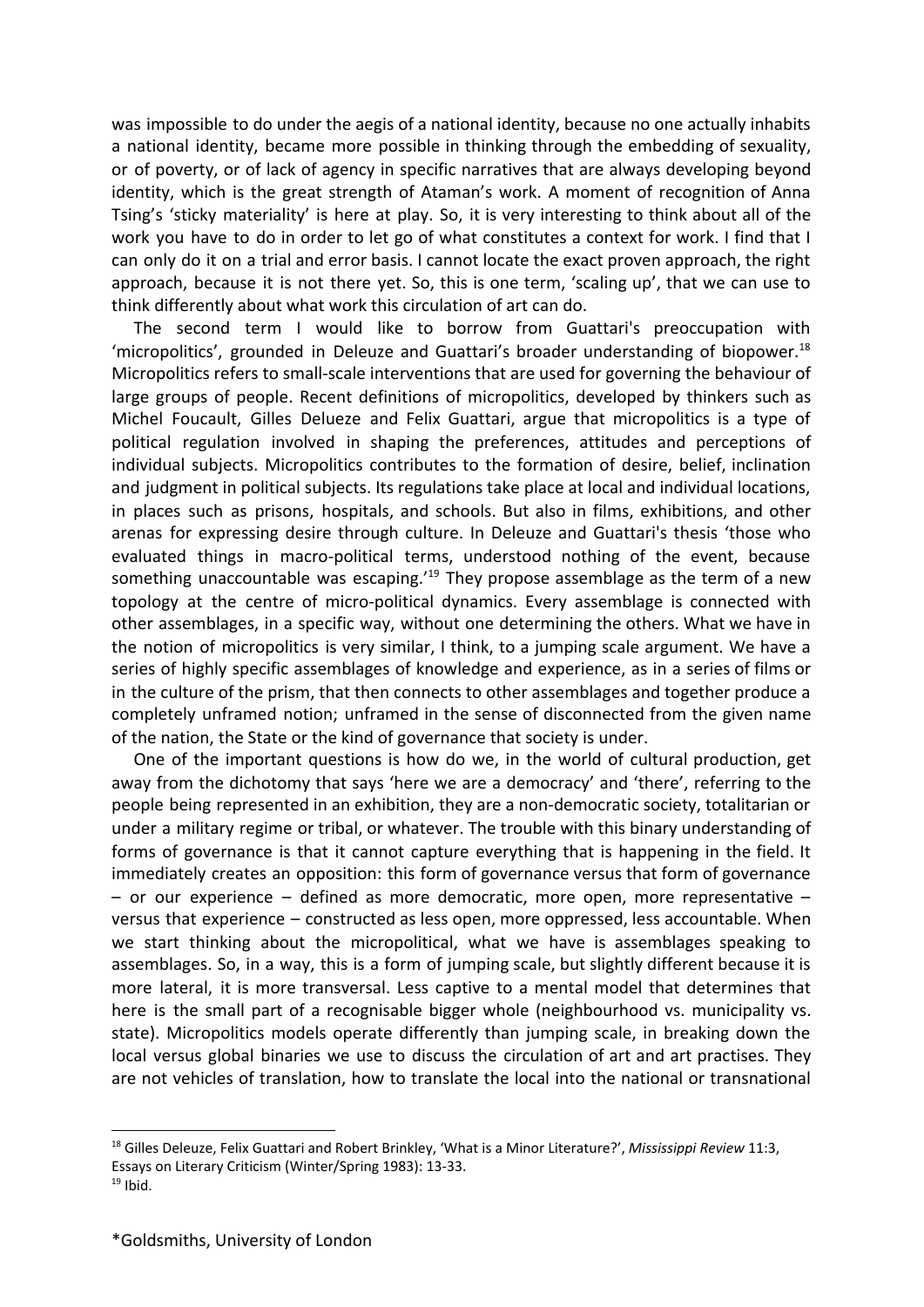scale, but rather a concept of aggregates, an aggregation of instances that, joined together, produce something larger but not totalising.

A really great book by Suely Rolnik and Felix Guattari called *Micropolitical Revolution in Brazil<sup>20</sup>* records the conversations they had, as they travelled across Brazil, and spoke with groups of people who were gathering together – groups of psychoanalysts, urban activists, and workers in different sectors. The book is really a reproduction of those conversations, a form of aggregation without a driving argument. It offers an amazing panorama of different voices and this is what they claim for the micropolitical revolution in Brazil. It is not a change of regime, not a top-down change but an aggregation of many different conversations stemming from many different fields of endeavour that come together and produce a sea-change within the culture.

Perhaps you are familiar with the work of Elizabeth Povinelli and the Karrabing Film Collective. Povinelli is an anthropologist, based in the US and, together with a group of indigenous people in the Northern Territory of Australia, she started the Karrabing Film Collective. It is a really great example because, on the one hand, its positioning is intricate and elusive – who is shaping and driving the project, who is the subject and what is the object, is never easily graspable. On the other hand, the work is receiving significant attention in the current art world. In every major city, everywhere in the world there are screenings of Karrabing's work.<sup>21</sup> I have actually seen several of these screenings and they are really complex and difficult because they are about really harrowing experiences of people who are so abject, and so minoritised that they do not even have the possibility of a dialogue with any kind of central power. They are equally difficult and complex as they are the product of an intricate set of internal dialogues between a highly sophisticated intellectual, and a group of people whose very difficult living conditions cannot be transcended. Taken together, it means that the pathway to making a film, is one of the subtle negotiations and numerous unspoken perceptions. I do not think I fully understand what this is doing in the mainstream international art world. In my view, the situation that becomes legible around this presence, not the final product, is what we need to think. It is never the final product that does the work. But in the art world it is always the final product that is assumed to be doing the work. What really interests me in Povinelli's work with Karrabing Film Collective is all the references that come into the work, from different parts of the world, historical moments, and using different discourses. For example, one such reference was to Boal's *Theatre of the Oppressed.* This model of theatre started playing a part in the Karrabing film-making process as a way to consider the relation of conditions and representation. This is why I find the world of Povinelli and others with the Karrabing Film Collective to be an interesting entry point. Its specificity of the grim conditions of life for indigenous people, in the Northern territory of Australia, is refracted through a set of global references taken up as vehicles for the expression and representation of dissent.

Here is a quote from a conversation that appeared on e-flux, between Elizabeth Povinelli and a couple of other collaborators, among them her co-director Liza Johnson. In their discussion they describe a micropolitical structure. Elizabeth Povinelli: 'These film projects began as something quite different than what they ended up being. I talked a little about this in an earlier e-flux journal essay. A very old group of friends and colleagues of mine

<sup>20</sup> Guarrai and Suely Rolnik, *Molecular Revolution in Brazil,* trans. Karel Clapshow and Brian Holmes, (Semiotext(e), 2008).

<sup>21</sup> *Karrangbin Film Collective: Salt water Dreams*. Tate Modern. Screening 28-29 October 2017, [https://www.tate.org.uk/whats-on/tate-modern/film/karrabing-film-collective-saltwater-dreams.](https://www.tate.org.uk/whats-on/tate-modern/film/karrabing-film-collective-saltwater-dreams)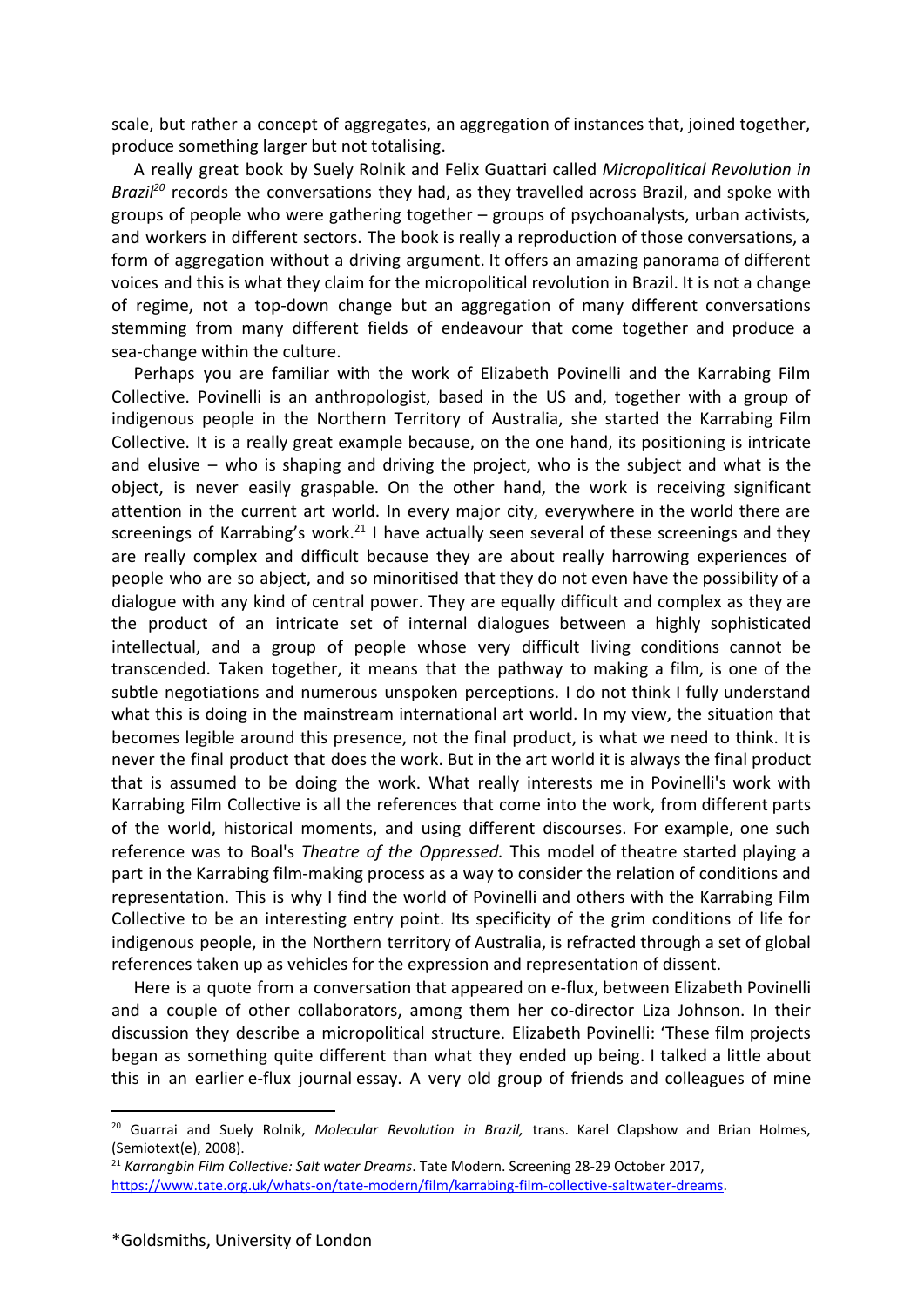were working on a digital archive project, that would be based in the community where they were living. But after a communal riot, they decided being homeless was safer than staying in the community. So what began as a digital archive that would be located on a computer in a building in a community was reconceptualized as a "living archive" in which media files would be geotagged in such a way that they could be played on any GPS-enabled smart device, but only proximate to the physical site the media file was referring to'.<sup>22</sup> It could not be played in another country but only in proximity to the physical site to which the media file referred. Povinelli continues: 'We thought this augmented reality-based media project would have two main interfaces, one for their family and one for tourists. And they thought this would be a way of supporting their specific gerontology – their way of thinking about land and being  $-$  and create a green-based business to support their families'.<sup>23</sup> Then Liza Johnson adds: 'I had collaborated with an anthropologist in the past, and when we finished the project, he was very quick to claim mastery over the content, relegating me to the form side of the equation, as if the two could be easily separated. And as if you can have mastery over content when that content is itself a group of living people who have mastery over themselves!'<sup>24</sup>

Within art contexts, sometimes, this split has formal implications too, most obviously between a representational paradigm that may aim to generate shifts in meaning or ideology, and a public art, or relational aesthetics paradigm that may think of social relationships as the material and medium of the work. But is it not possible to gesture in both directions? Cinema and theatre offer a lot of models that we could aspire to, including: Augusto Boal's *Theatre of the Oppressed*;<sup>25</sup> the kinds of participatory projects that Jean Rouch made and that Faye Ginsberg champions; classical and contemporary forms of neorealism; and even in the legacies of minimalism, like Akerman and Warhol, for the ways that eventfulness and the everyday are distributed. I have been very interested in Lauren Berlant's project, including her characterisation of the cinema of precarity, and in Ivonne Marguelies's work on realism, and especially on the role of description in creating a kind of critical purchase on eventfulness. These references, in conversation with a set of references traditional to the Karrabing mob, were the basis of the workshop that we did with the Karrabing. We fundamentally aspired to Boal: what are the conflicts of everyday life, and how might we act upon those conflicts if we try to act them out?

These are models that, for me, have the value of always pulling away from the finished product. Smith, Guattari and Povinelli all talk about processes that are not in advance of the finished product but that are ongoing. It is the processes they are interested in, they are meeting around the assemblages of different kinds of knowledge. One of the things that I really like about looking at all the people who are involved with Karrabing, is that none of them has a final goal in mind. They do not think 'Oh it's going to be a film and that film can then go to a film festival or distribution, or museums around the world'. Instead they think 'we'll bring this and this together and then we'll see what happens'. And then the art world gets hold of it and it becomes a commodity. So how do we constantly dial back, basically? To a moment before the clarity of a product?

 $22$  Elizabeth A. Povinelli, Audra Simpson and Liza Johnson, 'Holding Up the World, Part IV: After a Screening of When the Dogs Talked at Columbia University', *e-flux Journal* 58 (October 2014),

[https://www.e-flux.com/journal/58/61151/holding-up-the-world-part-iv-after-a-screening-of-when-the-dogs-t](https://www.e-flux.com/journal/58/61151/holding-up-the-world-part-iv-after-a-screening-of-when-the-dogs-talked-at-columbia-university/) [alked-at-columbia-university/](https://www.e-flux.com/journal/58/61151/holding-up-the-world-part-iv-after-a-screening-of-when-the-dogs-talked-at-columbia-university/).

 $23$  Ibid.

 $24$  Ibid.

<sup>25</sup> Augusto Boal, *The Theatre of the Oppressed* (Pluto Press: London, 1979).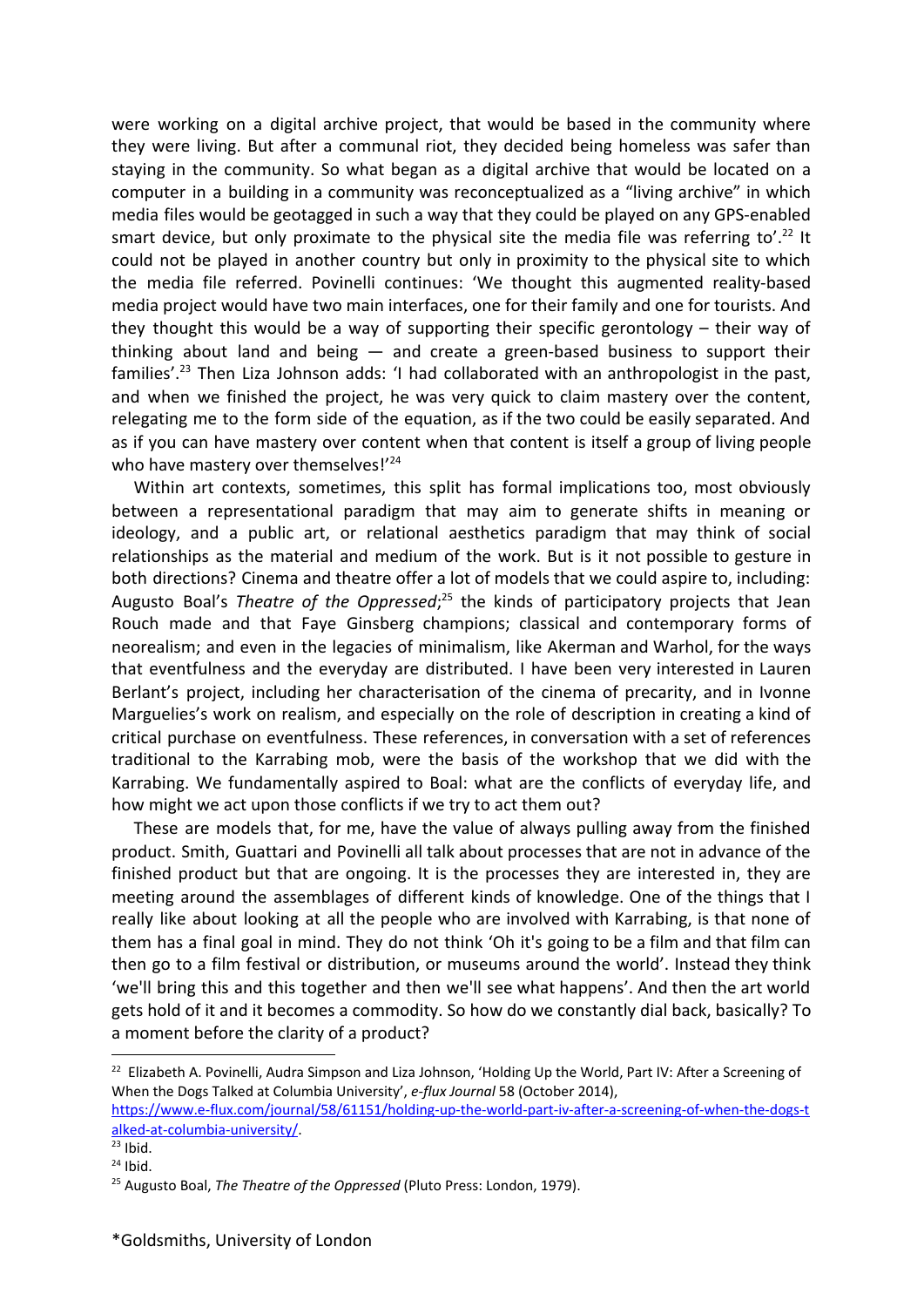Finally – and I know this is a really long and labyrinthine argument – but the third and final term at my disposal at this moment is Jean-Luc Nancy's 'world-making.' He differentiates between globalisation and what he calls 'world-making'.<sup>26</sup> Globalisation, according to Nancy, is the totality of things: 'totality grasped as a whole. While the other is the process of constant forming'. A process in expansion, in reference to the world of humans, of culture and of nations, in a differentiated set. 'Globalization', says Nancy, 'is the suppression of all world-forming. An unprecedented geopolitical, economic and ecological catastrophe', the world, says Nancy, 'has lost its capacity to form the world. It seems only to have gained the capacity of proliferating'.<sup>27</sup> This, again, is the kind of argument, in a completely different language, that reverberates with what I have found in Sassen. He says that 'advanced capitalism has nothing but proliferation'.<sup>28</sup> To create the world, for Nancy, is 'to immediately, without delay, reopen each possible struggle for a world that is, for what must form the contrary of a global injustice against the background of a general equivalence'.<sup>29</sup> He is opposing two things here: the global injustice against general equivalence. Equivalence, in his philosophical language, is what we were talking about earlier as the absolute flattening impact of universal humanism. Universal humanism advances a kind of flattening effect, in which everything operates in the same way. And this is what Nancy wants to reverse. There could be few better ways of understanding the oddness of endless displays of cultural products from elsewhere, their elevation to the status of both precious objects in the market sense, as well as signifying entities in the contexts of cross-cultural negotiations, than Nancy's understanding of a global injustice against the background of a general equivalence. The global injustice and lack of equality that goes into the making of these cultural entities, the conditions of their making, is completely negated in their circulation within a market of equivalences.

These are some tools for a conceptual understanding of the terrain we inhabit. Now we have the opportunity to open up, in detailed specificity, some of the practices of artistic production, intervention and advocacy, curating, and the building of infrastructures, which, I argue, combine to renew the possible struggle that Nancy aspires to in his desire for world making.

We arrive at the tail end of a complex unpacking of my problematic about the global circulation of art works, without a conclusion, and without a recipe – because I think that to be without a conclusion and to be without a recipe, is to be where we need to be. We do not need a template for a perfect, just, and balanced model of exhibiting artistic practices from around the world and we do not need to be under the illusion that this kind of practise dignifies the work or artists in any way, whatsoever, or creates a different level of understanding around the world. We do not need any of that, we need something else. What the something else is, I have no idea! It certainly has to do with the rise of new subjectivities on the world stage of politics, and it certainly has to do with research that projects backwards onto researchers. It is clearly divorced from the business of representation, and its relation to informing us is both dubious – there is no solid truth to tell – and dangerous, in view of the art world's voracious appetite for nuggets of factual information about remote places. I gravitate towards Anna Tsing's 'sticky materiality' in all

<sup>&</sup>lt;sup>26</sup> Jean-Luc Nancy, 'The Creation of the World or Globalisation', trans. with introduction François Raffoul and David Pettigrew (State University of New York Press, 2007).  $27$  Ibid.

<sup>&</sup>lt;sup>28</sup> Sassen, 'Beyond Inequality', 2.

<sup>&</sup>lt;sup>29</sup> Nancy, 'World or Globalisation'.